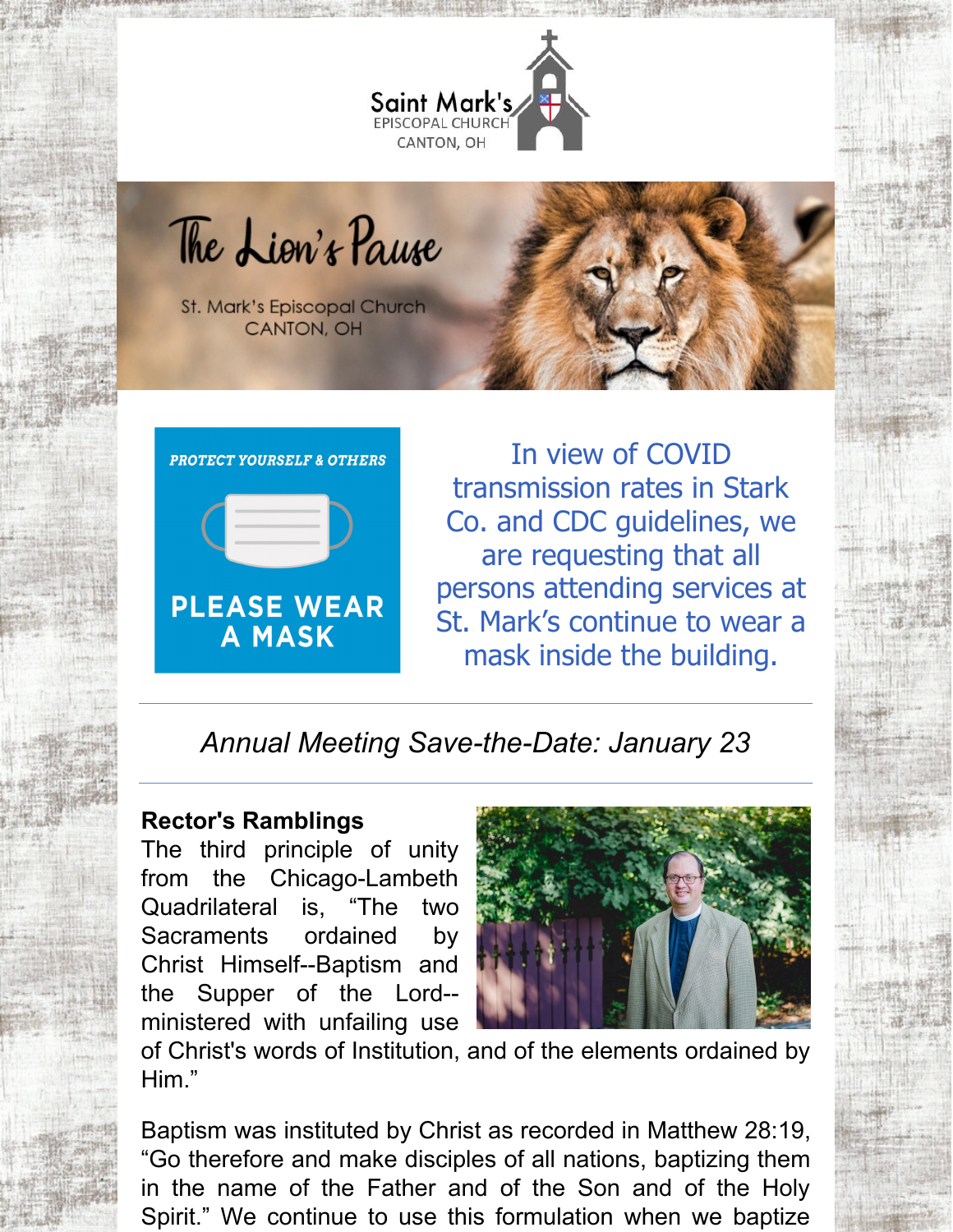people into the church. We also continue to use the element of water.

The institution of the Supper of the Lord is recorded in Matthew, Mark, Luke, and First Corinthians. We continue to recite the words of Christ from the night he instituted the sacrament, and continue to use the elements of bread and wine.

These two sacraments are fundamental to the life of the church because they come with the promise of Christ's presence. He has promised that, if we do what he instructed us to do, he will impart his grace through our act of obedience to his command.

The Book of Common Prayer contains rites for five other sacraments: Confirmation, Marriage, Reconciliation of a Penitent, Anointing of the Sick, and Ordination. Although these sacramental rites can be justified from scripture, they were not ordained by Christ Himself.

It is also important to note that the exact natures of the two sacraments are left ambiguous. During and after the Reformation, there has been much speculation about the way Christ is present in the sacraments. Even within the Episcopal Church there is no defined statement of how Christ is present in the Eucharist. Perhaps one of the great gifts of the Anglican identity is the willingness to allow for some ambiguity in matters that are mysteries.

**Fr. RJ**



## **Sunday, January 23**

One service only at 10 a.m.; Annual Meeting to follow *Annual Meeting will be held in-person and on Zoom. Annual Meeting Zoom will be found [HERE](https://us06web.zoom.us/j/87365533239?pwd=Nm1PUjdKeVY0S1NJWm4wV3hWRysrQT09).*

[Lessons](http://lectionarypage.net/YearC_RCL/Epiphany/CEpi3_RCL.html) **[Bulletin](https://files.constantcontact.com/32ed7374201/e38ddb1e-dde6-4658-a41f-e9566fa90c7f.pdf)**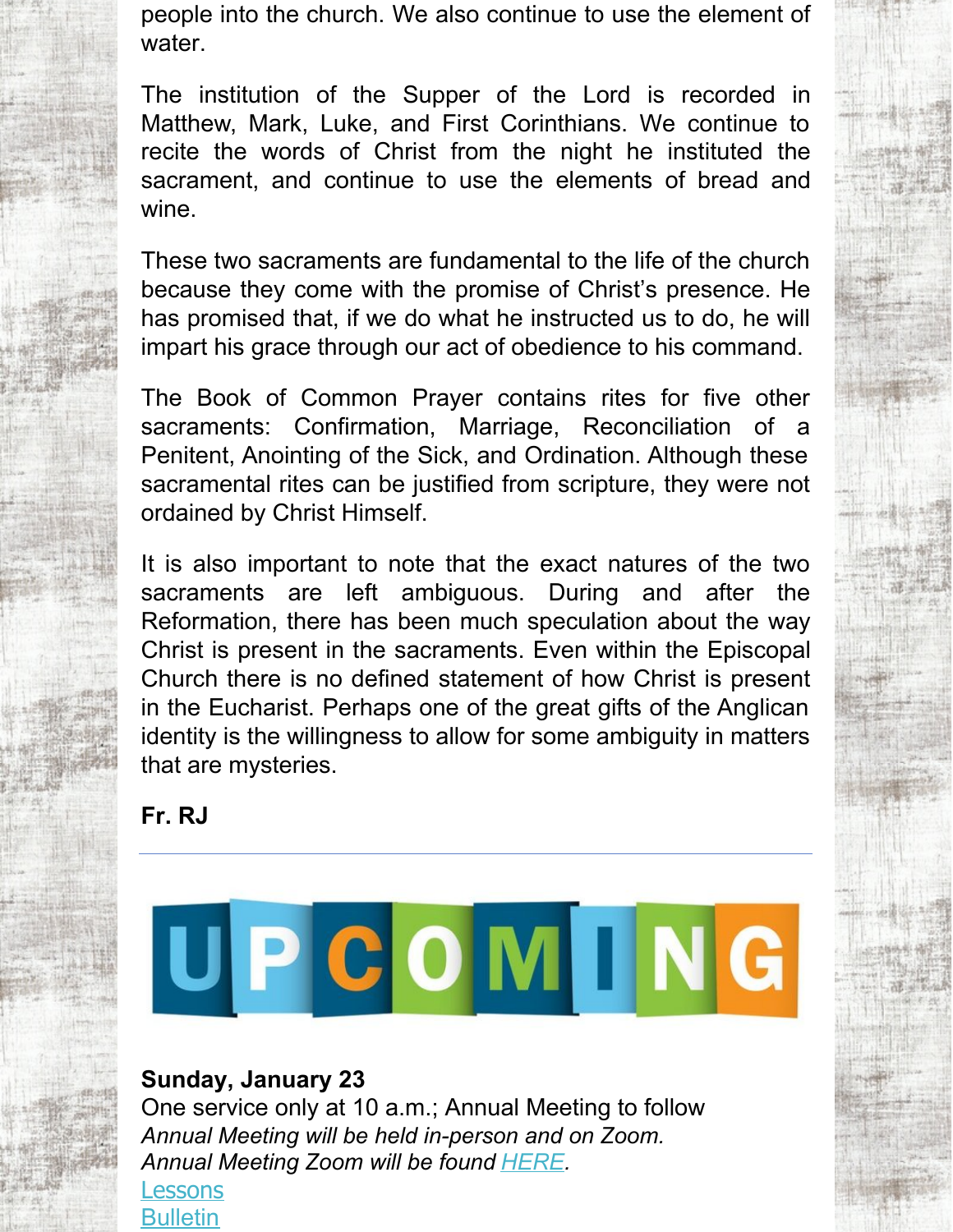Live [Stream](https://www.facebook.com/stmarks.canton)

**Monday, January 24** Knitting, 1 p.m.

**Wednesday, January 26** Evening Prayer, 4 p.m. (Zoom) [Bulletin](https://files.constantcontact.com/32ed7374201/3400a850-cedc-4c7e-8d01-5672afbd77da.pdf) Join Zoom [Meeting](https://us06web.zoom.us/j/89272540840?pwd=Uy82MThGalc4N3pBeENrK2I0N2phZz09)

**Saturday, January 29** Louise Gibbs' Memorial Service at 10 a.m. Masks are required.

Katie is out of the office January 20-28.

# **[Designate](https://dohio.org/designate-a-gift-to-your-parish) a Gift to St. Mark's**

**The Diocese has continued to offer easy online giving. To use this, please select "St. Mark's Canton" from the dropdown, and choose either a one-time or**



**recurring gift. We thank you for your continued support.**



## **Bob's Music Notes**

The oldest music conservatory in the country is Peabody in Baltimore, MD, my hometown. George Peabody was the wealthiest American of his time, and in 1857 he established this school in downtown Baltimore, right next to the Washington Monument -- a tall tower that commanded quite a view of the city.

A five-story library with wrought iron galleries was part of the complex. Later in its history, a Preparatory Department was added, and it was there, on my birthday in October of 1933, that I was interviewed by one Miss Coulson and assigned to Mabel Hammond Thomas as my piano teacher.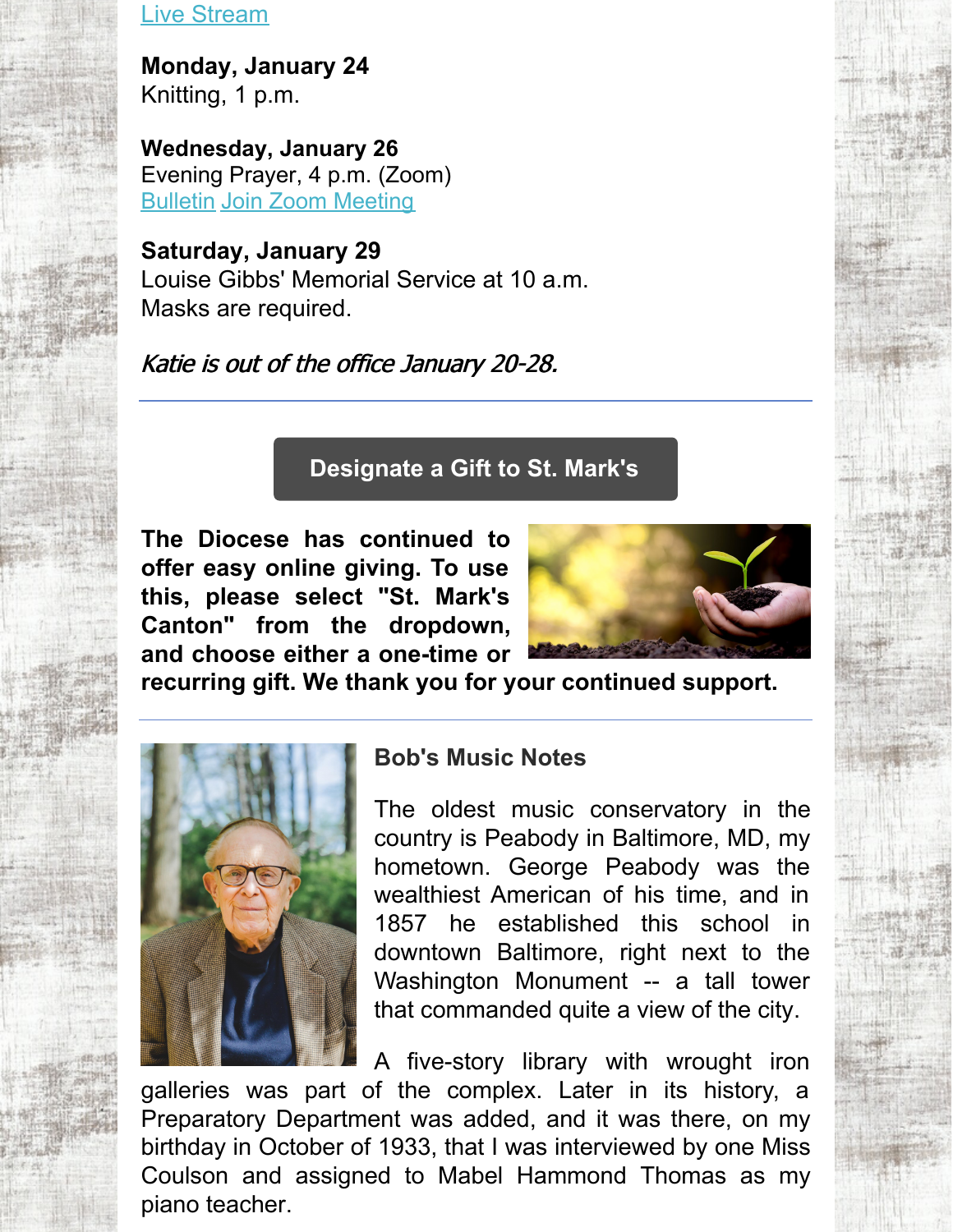I learned later that Miss Thomas had a long career teaching there and I was fortunate to have this gifted lady as my mentor. But she didn't mince words when it came to teaching. I can't ever remember her saying "Good work, Bobby!" The only encouragement came after a student recital, when she said my playing was "elegant", and on another occasion, when she selected four of her students to play a special program and included me.

Apart from that, though, no other comments, unlike "Home on the Range", where "seldom is heard a discouraging word." With Miss Thomas, that wasn't always the case.

#### **January Birthdays**

 Sara Strattan Livvy Mull John Willoughby Rick Crowl Debbie Shellhammer Tasha Smith Julie Werren Barrie Thorp, Ten Gall

**January Anniversaries** 3 Stew and Jan Hudson 16 Mark and Kim Nadel

#### Prayer Concerns

Bert Heiser, Fred Gibbs, Jim Weaver, Jane Schutrum, Ron Hill, Amelia Rowland, Ron Brookes, Jack and Pauline Briggs

Family and Friends: Matt Gagnon (assistant principal at Oakwood Middle School); Addelyn (friend of Judy Hixon); John Fortney (brother of Cindy Brown); Jim Belamy, Stephanie & Pat (friends of Marcia Tirpak); Darlene & Diana (friends of Sue Little); Silvia Batalla (friend of Gene and Sally Little); Yanette Pysher (Vonda Temelkoff's cousin); Shelli Montoni, Sandy Snyder & the Fulton family (friend and relatives of the Rands); Lynnda Hoefler (friend of Sue Little); Sherry & Noah (friends of the Kieslings); Ray Slinger (friend of Bob Morrison); Janet Sheatzley Morgan (Barb Siegfried's sister); Chuck Schuerer & Beth Conley (friends of Cricket Boyd); Carol Jones (daughter of Buck & BJ Jones); Glenn Robert (friend of Beth Crowl); Dr.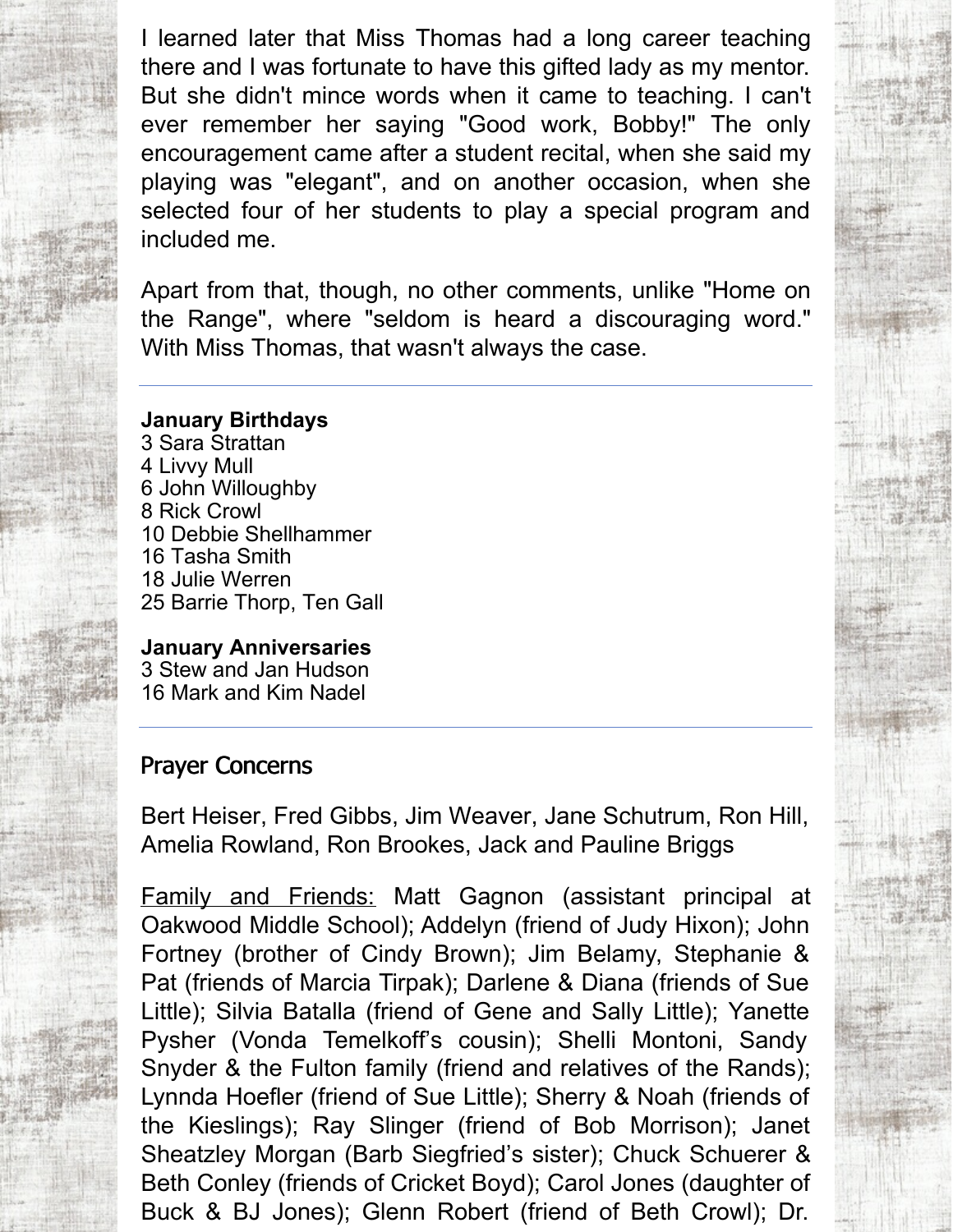Angela Peters & family (friend of the Kennedys); Terry L. & Judy Evans (friends of Pam McCarthy); Lesley & Holly (friends of Paulette Frech); Marc Hostetler (brother of Susan Hostetler); Baby David (friend of the Schaubs); Bob Patterson (friend of Diana Cornell); Sullivan & Guzman families & Pastor Marilyn Roman (friends of the Mulls); Johnny Willoughby (grandson of the Willoughbys); Jim Mesko (friend of Jim Weaver).

For those who have died.

For those in the armed forces.

## **PRAYER CHAIN:**

St. Mark's has a group of prayer warriors who pray for the specific needs of those on the prayer chain. If you would like to place yourself or a loved one on the prayer chain, please contact Bobbi Gordon at ggordon24@sbcglobal.net

Prayer requests may be placed on the private Prayer Chain or on the Prayer Concerns list appearing in *The Lion's Pause* and Sunday bulletin or in both places. Please let Bobbi know your preference. Unless otherwise instructed, names will be listed as we receive them. Please update Bobbi or Katie on the status of your friends or family members as to when they may be removed from the prayer lists.



Need to update your directory listing, birthday, or anniversary? Update [here](https://members.instantchurchdirectory.com/).

# $\mathbf{0}$   $\mathbf{0}$   $\mathbf{0}$

515 48TH ST. NW CANTON, OH 44709 330.499.2662 | OFFICE@STMARKS-CANTON.ORG WWW.STMARKS-CANTON.ORG

We seek to unite all people with God and each other in Christ through worship, fellowship, education, and service.

> St. Mark's [Church](http://www.stmarks-canton.org/) The [Episcopal](http://www.episcopalchurch.org/) Church The [Diocese](http://www.dohio.org/) of Ohio More Links [HERE](http://www.stmarks-canton.org/links.html) [Bellwether](https://bellwetherfarm.com/?fbclid=IwAR1Y7vO6zNQDzSUL3xvXtdq5hVBoazRyBkmCAo_vhIBQe3oRvlfK36ERyyA) Farm